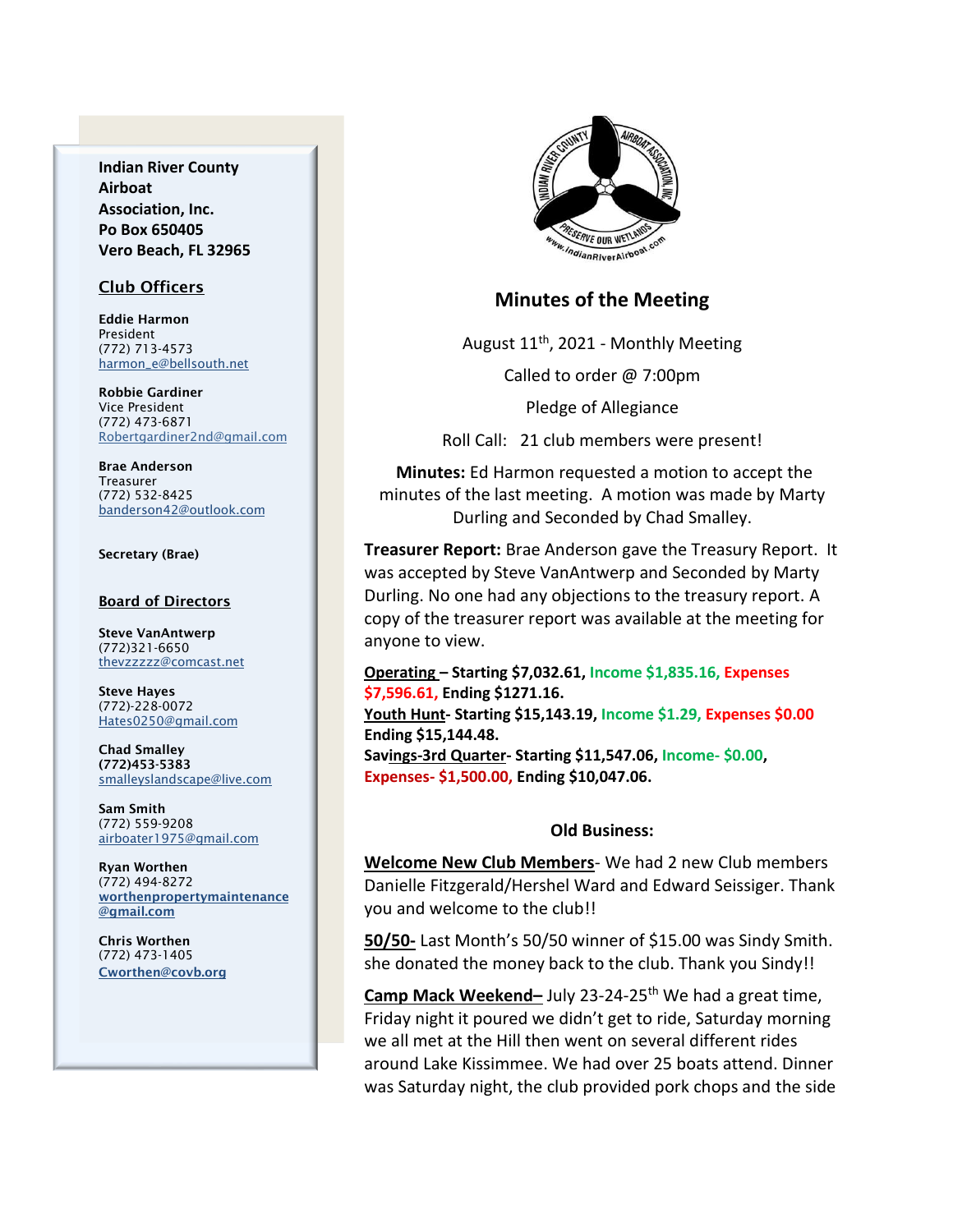dishes everyone brought were delicious. It was a great time for all involved.

30<sup>th</sup> Anniversary- We had our club's 30<sup>th</sup> Anniversary Dinner at the Moose Lodge on Saturday August  $7<sup>th</sup>$ . We had given out 110 food and door prize tickets. The Band was awesome, and the door prizes were such a hit that everyone kept buying more raffle tickets for it. We made a total that night for non-members and raffle tickets of \$1,332.00. We paid the Bartenders a \$100.00 for tip, and \$200.00 to the Band so the deposit was for \$1,032.00. Winners on the Door prizes were as follows **Hammock Chair**- Bryan Cueto; **Girls BB Gun** – Michelle Flood; **22 Rifle**- Ryan Worthen but he donated the gun to little Landyn Gardiner he was so happy; **Red Ryder BB Gun**-Jeff Otis; **Outdoor Game Package**- Steve & Pam VanAntwerp; **Camping Package**- Ed & Patty Crocker; **Purse & Wallet set**- Riley Flood; **Custom Grass Rake by Robert Anderson**- Bryan Cueto; **Fishing Pole & Tackle Box**- Brandon Dambeck; **Wireless Headset Radio**- Ryan Worthen; **Hunting Basket w/ Outback Processing fee donated by Jeff Ward-** Ashley Clark; **Frog Gigging & Alligator basket donated by Jeff Lessara**- JR Owle; **Griddle Flattop Grille**- Michelle Flood; **Amaretto Sour Backet**- Sarah Flood; **Bloody Mary Basket**- Alan Clark; **Margaretta Basket**- Steve Pleninger; **Liquor Basket donated by Billy @ SKG**- Sarah Flood; **Massage& Facial Basket**- David Wheatley; **Massage& Facial Basket**- Angel Cueto and the **50/50 Winner of \$600.00** was Danielle Fitzgerald. Our Club presented Jeff Ward of Cutrite outback with a 2021 Supporting business of the Year award. Jeff has done a lot for our club and our youth hunt program. He always gets us meat at cost when we need it, he processes all of the youth hunt harvested animals at no charge. Thank you Jeff for everything you do for us.

**Secretary Position-** Paul Shutes suggested we get a few people to train on parts of the Secretary position so that not just one person is taking it on till we can get the position filled by someone who wants the position. Is anyone willing to train for parts or wants to take on the Secretary position? Brae is currently doing both Secretary and Treasurer positions.

**Club Calendar's-** Paul Shutes suggested that we develop an Airboat related calendars to sell for the club. We need to get this going so that we can start selling them in January. We need Airboat related photos from all clubs submitted and a committee to go through the photos and pick the ones for the calendars. We will come up with a price once we see what they are going to cost to make them. Please let us know if you would like to be on the committee.

# **Events attended since the last meeting.**

- **Rocket Launch** It was a great time for everyone- Robert Anderson was the one who found Eddie Harmon. Eddie said there were 10 boats that entered, and he set off 5 rockets which tool a total of 41 minutes to find him. Entry fee was \$20.00 per boat  $\frac{1}{2}$  went to the winner and  $\frac{1}{2}$  went to the club. Robert donated his money back to the club so that we could do buy more rockets for the next launch.
- **L** Camp Mack Weekend-There were 25 boats that attended it was another great club function.
- **Clubs 30th Anniversary –** It was a great time for everyone, we had over 110 people congratulations to our club for making it so long (30 years) and hopefully 30 + more years to come. Thank you to all past and present club members for making us one of the best clubs.